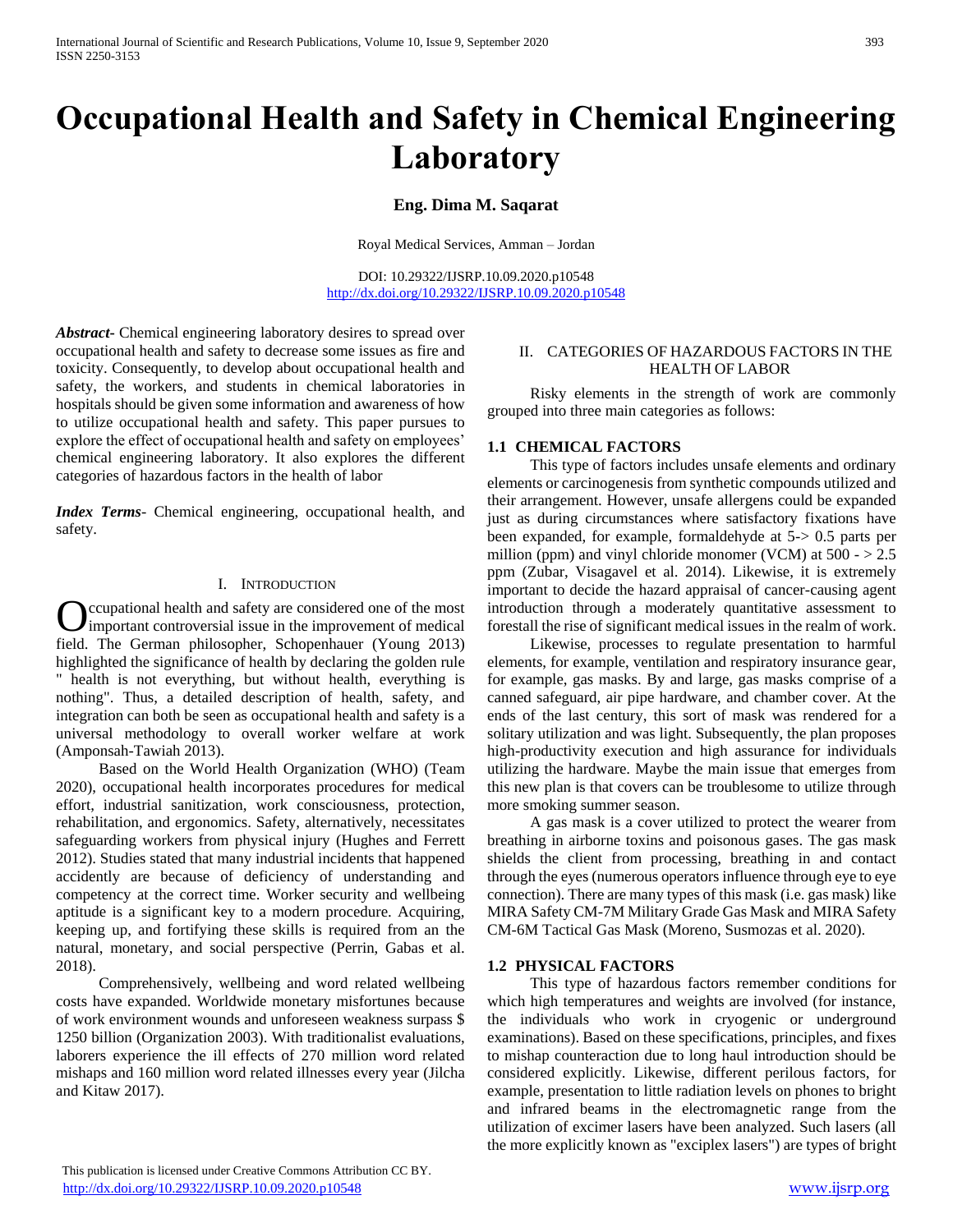lasers that are regularly utilized in the creation of electronic gadgets, for example, semiconductors.

 In light of long working hours as well as quick creation pressure, numerous laborers experience issues that run from nerve exhaustion and lumbago to the cervicobrachial condition. In any case, in view of mechanical advancements that started in the last part of the 1970s, the plan and utilization of robots were utilized to supplant laborers, in order to decrease the physical results of laborers (Mytelka and Smith 2002).

# **1.3 PSYCOLOGICAL FACTORS**

 Detrimental psychological factors, particularly those brought about by business related pressure matters, have extended significantly after the turn of the 21st century. As indicated by an examination of center and old specialists, mental problems due to stress represent around 66% of members. Then again, in light of an expansion called technostress (or worry because of the presentation of new advances) the Ministry of Health, Labor and Welfare has directed an effect examination that centers around the propensity of disturbance from mechanical advancement (Fitriah 2019).

 The side effects of this hazard in associations can bring about expanded non-appearance, high staff turnover, disciplinary issues, brutality, and mental badgering, decreased efficiency, just as diminished consideration, errors, and mishaps. Elements, both inside and outside the working environment, can impact laborers' wellbeing.

# III. SCOPE OF WORK

 Recently, the desk review approach performed by researchers is accumulated depending on data bases acquired from the results of occupational health and safety research in creating nations, research discoveries from planned reasonable turn of events, from research that shows the connection between employer stability and advancement identified with manageable turn of events, and the expense of mishaps from various examination databases.

 A study executed by (Fitriah 2019) demonstrates that reactions about the experience of development in the work environment (6.89%), representatives know about word related wellbeing and security (12.12%), advancement in the working environment diminishes injury costs (85.43%), personal satisfaction improvement in decreasing dangers in the work environment (87.55%) and gathering conversation (95.44%). This investigation tells that development underpins the progress of the working environment condition via ceaseless advancement devices with the goal that the workplace gets settled. Thusly, the continuous advancement of a highlight is quickened because of a decrease in working environment mishaps, sickness, and injury costs. The study states that working in protected and solid conditions improves worker execution, expands their inspiration and adequacy, increment business efficiency, and therefore improves item quality and decreases costs. also, increment deals and income over the long haul. The nature of items created in the organization influences the wellbeing of the network in the network and altogether impacts the earth where individuals work and live.

 Beside the representatives, chemical engineering students should likewise comprehend the wellbeing and security of work that is required when in the research facility (Perrin, Gabas et al. 2018):

 1. Comprehend the inborn idea of wellbeing and counteraction of misfortunes and the primary wellsprings of risk in substance forms related with blasts and harmfulness.

 2. Comprehend the standards of hazard evaluation and wellbeing the executives and can apply methods for appraisal and decrease of procedures from item perils.

 3. Comprehend the technique for distinguishing process dangers, and survey natural effects.

 4. Deal with explicit parts of security and natural issues, for example, commotion, risky region grouping, help, and blowdown.

**2.** Know about the neighborhood administrative structure and how this applies to wellbeing, wellbeing, and ecological administration practically speaking and work environments, from the viewpoint of everybody included, including all partners, administrators, architects, contractual workers, scientists, guests, and the general population.

## IV. CONCLUSION

 Chemical engineering comparable to wellbeing standards must be a need. Despite the fact that the joining of security with chemical engineering training is significant, it is not sufficiently wide. It has been noticed that few significant snags for developing wellbeing training still altogether hinder advancement and acknowledgment in colleges.

 The synthetic building division in the clinical field must change and keep on altering their way to deal with wellbeing usage. Most likely, a superior technique would be the third referenced strategy which comprises of including continuously and at the same time thorough presentation to center concoction building courses including issues applied to wellbeing also.

 To put it plainly, training in wellbeing is a troublesome crucial an imposing test that suggests a significant instructive responsibility. Since scholarly projects from college majors are constantly over-burden, showing security for undergrad and graduate chemical engineering understudies ought to concentrate more on essential procedure wellbeing themes, to abstain from dissipating the subject.

#### **REFERENCES**

- [1] Amponsah-Tawiah, K. (2013). "Occupational health and safety and sustainable development in Ghana." International Journal of Business Administration 4(2): 74-78.
- [2] Fitriah, N. (2019). Occupational Health and Safety in Chemical Engineering Laboratory of Politeknik Negeri Lhokseumawe. IOP Conference Series: Materials Science and Engineering, IOP Publishing.
- [3] Hughes, P. and E. Ferrett (2012). Introduction to health and safety in construction, Routledge.
- [4] Jilcha, K. and D. Kitaw (2017). "Industrial occupational safety and health innovation for sustainable development." Engineering science and technology, an international journal  $20(1)$ : 372-380.
- [5] Moreno, A. D., A. Susmozas, J. M. Oliva and M. J. Negro (2020). Overview of bio-based industries. Biobased Products and Industries, Elsevier: 1-40.